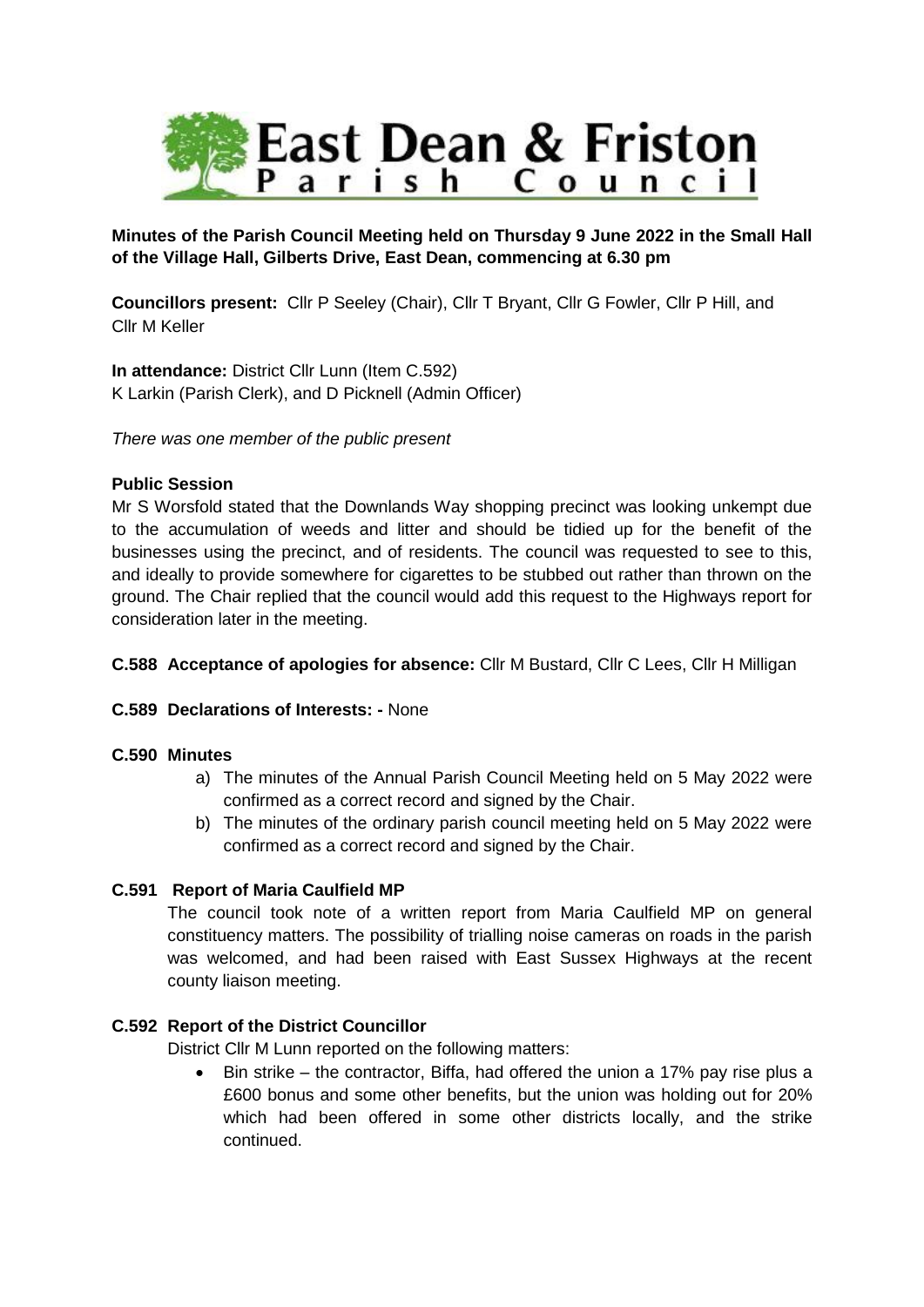Local Plan – there were no White Paper policy updates, but the refusal by Wealden to grant planning permission for the Morningsmill housing development near Polegate (which was opposed by residents) was expected to be taken to appeal by the developer. This would be a costly process and the District would need to weigh the prospects of success or failure against the financial implications.

---------------------------------------------------------------------------------------------------------------------------

- Cuckmere Estuary the Water Management Board continued in positive dialogue with the Environment Agency, but the budget for de-shingling remained unspent. The last flood had made immediate dredging unnecessary, but the work should not be left until there was too large a buildup. Consultants had been commissioned to study flood mitigation modelling the effects of any future housing developments in the upper reaches of the Pevensey watercourses, and would report in late summer. The prognosis was not good.
- Seven Sisters office for the South Downs National Park Authority the new development was under way and looking good.

RESOLVED - That the report of the District Councillor be noted.

#### **C.593 Business in Progress**

The council received and took note of Report 7 on progress made since the meeting on 5 May 2022. The following matters were discussed:

a) Cricket Club Youth Festival - members considered whether an additional pavilion hire charge should be made for this festival, proposed to take place over a 6 day period in April 2023.

RESOLVED - That there should be no hire charge over and above the regular hire charge for the season

b) Hourly rate for cleaning the pavilion – a request had been made for the hourly rate to increase from £10 to £12 with effect from 01 April 2022.

RESOLVED - That the hourly rate for cleaning the pavilion be raised to £12 per hour with effect from 01 April 2022

 c) Monthly rate for cleaning bus shelters – it was noted that the current monthly rate of £50 had remained unchanged for over a decade, and it was proposed that it be increased to £60 per month. This proposal would be put on the agenda for the July council meeting for ratification **ACTION: KL**

RESOLVED – That the Progress report be noted and action taken as discussed

#### **C.594 Standing Orders**

The council considered Report 8 recommending that Standing Order 18 Financial Controls and Procurement be updated in line with the amended National Association of Local Councils model issued in April 2022. The changes would raise the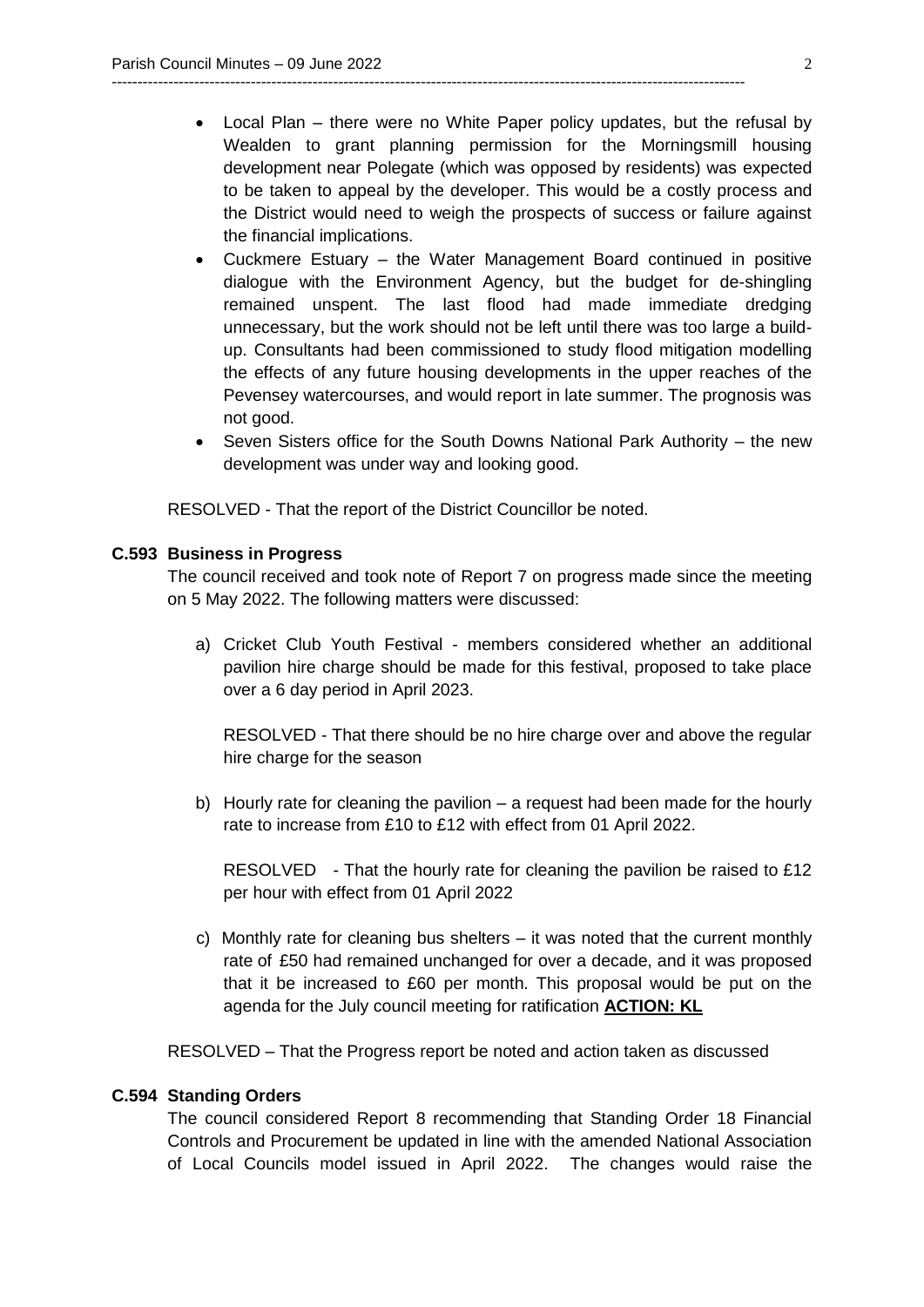thresholds that would trigger a full tendering process for a council contract. In addition, a reference to EU procurement rules had been stripped out, leaving only references to the UK's own Public Contracts Regulations 2015 or the Utilities Contracts Regulations 2016.

---------------------------------------------------------------------------------------------------------------------------

RESOLVED – That Standing Order 18 Financial Controls and Procurement be amended to follow the NALC model issued in April 2022

#### **C.595 Annual Governance and Accountability Return 2022**

The council considered Report 9. Members reviewed the draft Final Accounts for 2021/22 which had previously been circulated and published with the Annual Village Report 2022 and had been noted by the council at its meeting on 7 April 2022 (Report 17c). The draft had now been audited by the Internal Auditor with no issues raised, and was approved. Members noted the points covered by the Internal Audit regime for the year 2021/22 and agreed that the regime was satisfactory. They also noted the report of the Internal Auditor in which no issues were raised.

The council then considered and approved the Annual Governance Statement 2022, followed by the Annual Accounting Statements 2022 with supporting end of year bank reconciliation and Explanation of Variances. Finally, the council approved the period from Monday 13 June to Friday 22 July for the exercise of electors' rights in relation to the Unaudited Annual Return.

## RESOLVED:

- a) To approve the draft Final Accounts 2021/22
- b) To confirm the effectiveness of the council's Internal Audit regime for the year 2021/22
- c) To take note of the report of the Internal Auditor 2022
- d) To approve the Annual Governance Statement 2022
- e) To approve the Annual Accounting Statements 2022, with supporting end of year bank reconciliation and Explanation of Variances
- f) To approve the suggested period from Monday 13 June to Friday 22 July 2022 for the exercise of electors' rights in relation to the Unaudited Annual Return

## **C.596 Internal Auditor**

The council considered Report 10 regarding the appointment of an Internal Auditor for the year 2022/23. The Chair proposed that the current auditor, Peter J Consultants, be appointed for one more year. In May 2023 a new council would be elected and could then make a fresh appointment. Members agreed.

RESOLVED - That Peter J Consultants be invited to continue as the council's Internal Auditors for the year 2022/23

## **C.597 Neighbourhood Plan**

The Chair of Planning reported that Cllr Bustard would be willing to Chair the proposed Steering Group. Cllr Bryant proposed and Cllr Fowler seconded the motion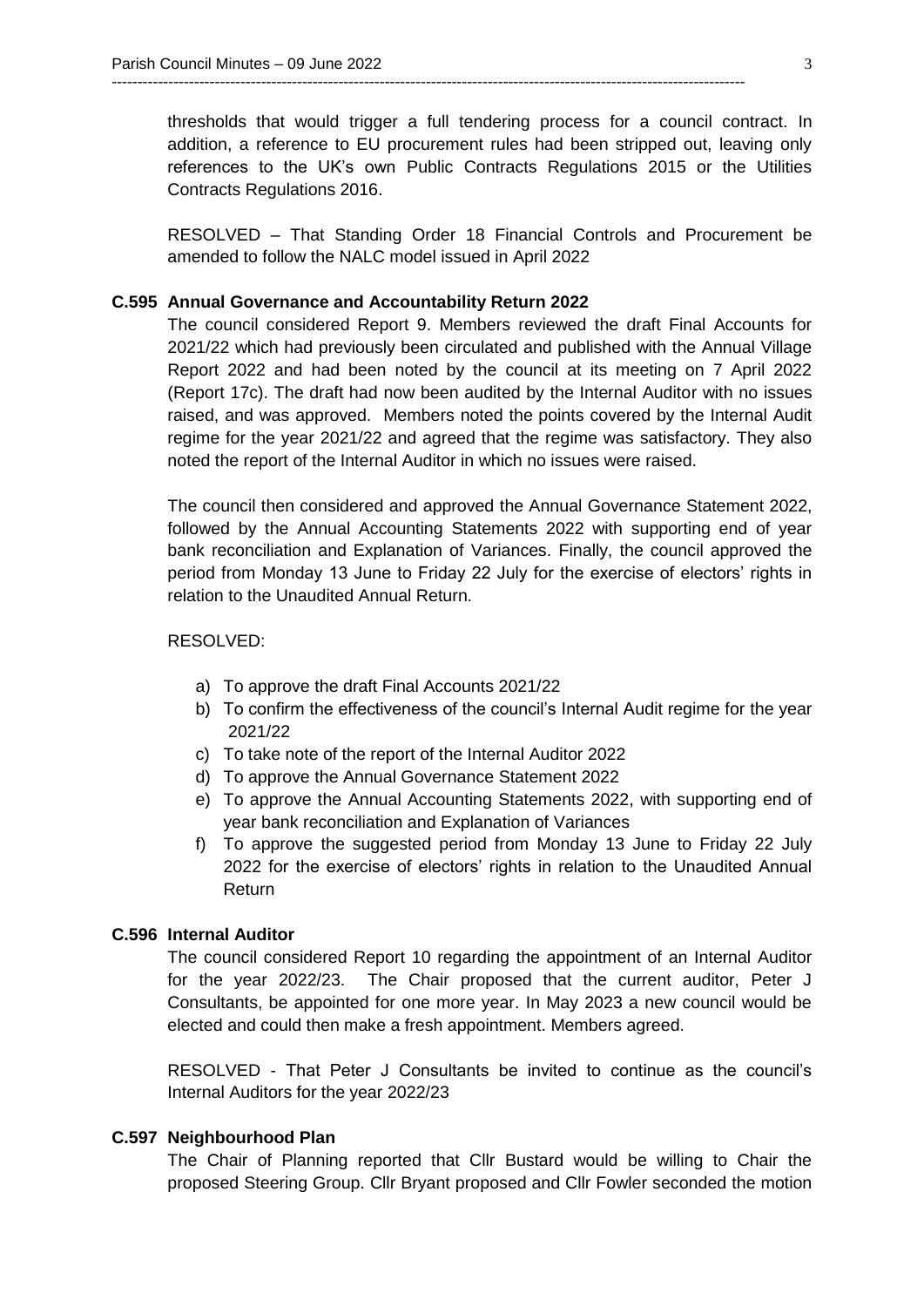that Cllr Bustard be appointed Chair of the Steering Group. The motion was put to the meeting and declared carried unanimously.

---------------------------------------------------------------------------------------------------------------------------

RESOLVED – That Cllr M Bustard be appointed Chair of the Neighbourhood Plan Steering Group

#### **C.598 Annual Village Meeting**

The council took note of the draft minutes of the Annual Village Meeting held on 20 May 2022. The draft would be published on the council website and would be subject to final approval at the next Annual Village Meeting in May 2023. A report on issues arising would be brought to the July council meeting. In addition the council took note of a proposal for the Action Plan raised by a resident who could not attend the meeting, namely that the council should try to secure visits on a regular basis from the Post Office van which had been provided to serve some other parishes. **ACTION: KL**

### **C.599 Information and Data Protection**

Members reviewed the council's current policy document, following the Chair's proposal at the Annual Parish Council Meeting that one policy be reviewed each month until all were done. No changes were proposed and it was agreed that the document be re-adopted

RESOLVED - That the council's Information and Data Protection policy be readopted without amendment

#### **C.600 Waste and Minerals Policy**

The council took note that East Sussex County Council, Brighton & Hove City Council and the South Downs National Park Authority had drafted a revised Plan for the management of waste and production of minerals in East Sussex and Brighton & Hove, which would be subject to public Examination by a Planning Inspector. No issues of immediate local concern were identified.

#### **C.601 Payments and Receipts**

The council took note of Report 15 containing the schedule of payments for June 2022 and receipts in May 2022. *[Note: the complete Payments Schedule is appended to these Minutes].* Additional payments were approved relating to four Jubilee items, namely the planting in the shopping precinct  $(E150)$ , for which the work had kindly been carried out by the Residents' Association; music provided by the Eastbourne Scottish Pipe Band; the installation of the beacon post; and the storage facility at the pavilion for the marquees. A sum of £262.73 had been received from sales of BBQ food at the Jubilee and would be subject to VAT. A separate bucket collection of donations had been made for the council's Charity of the Year (the Air Ambulance), and Sheppards Café had kindly agreed to make a separate donation to the Air Ambulance.

RESOLVED – That the payments totalling £9,415.66 be approved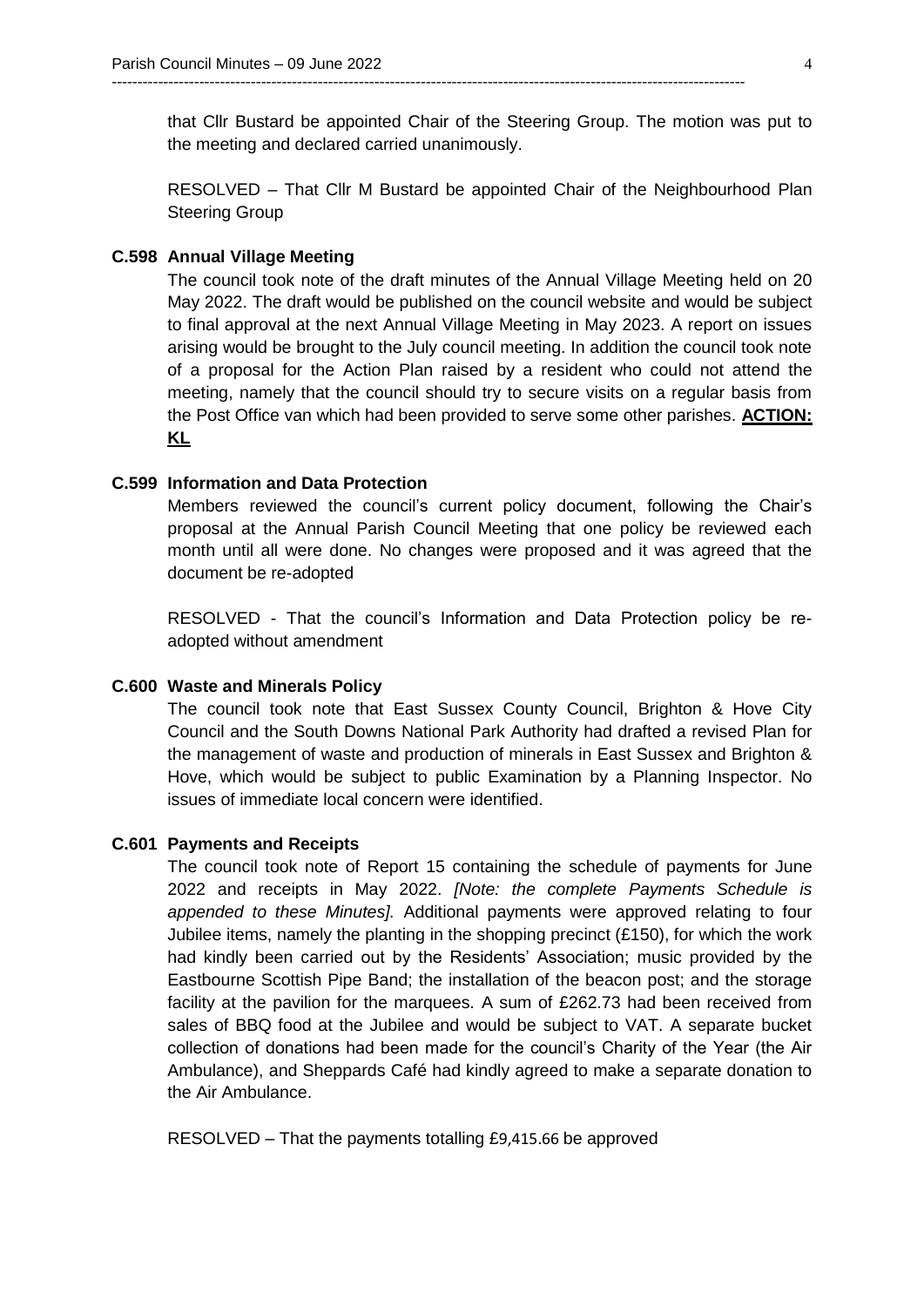#### **C.602 Reports:**

a) Planning Committee – the council took note the draft minutes of the committee meeting held on 17 May 2022. A group of three councillors (Cllr Keller, Cllr Fowler and Cllr Bryant) had been appointed to update the Village Design Statement and would aim to complete it within two months.

---------------------------------------------------------------------------------------------------------------------------

- b) Finance the council took note that the bank balance at the end of May was £87,504.65. The Budget Monitoring report had been delayed and would be replaced by a quarterly report at the July council meeting.
- c) Traffic Management Working Group Cllr Seeley and Cllr Lees would meet representatives of the East Sussex Highways and licensing teams on 29 June to identify suitable sites on the A259 for the next installation of speed signs. They would recommend that fixed poles be used, as the moveable signs were in practice very difficult to move.
- d) Rights of Way and Highways (i) Downlands Way precinct the Chair drew attention to the request made in the Public Session for a clean-up in the shopping precinct, and it was agreed that if necessary a contractor should be employed to do any work over and above the work included in the council's mowing contract **ACTION: CL**. A further problem in the precinct was that the Biffa bin lorry routinely discharged bin juice onto the ground with nowhere for it to go. This would be monitored and if necessary the council should write to Biffa; (ii) Keeping rights of way open – side growth had surged after the recent rains and members were requested to report any problems to the Lead Member (though hedge trimming should be held over until birds were no longer nesting); (iii) Bollards on Gilberts Drive – in response to the council's request to have bollards installed on the verge near the Gilberts Drive/A259 junction to deter obstructive parking, the County Councillor had suggested that the parish council apply for match funding to do the installation in partnership with the county council. It was agreed that Cllr Hill could research this option and report back **ACTION: PH**; (iv) Hanging baskets – the baskets were ready to be reinstated, one at Friston and three in East Dean. Cllr Hill would circulate a watering schedule with all members invited to help **ACTION: all councillors**
- e) Recreation Ground (i) the Pavilion Electrical Installation Condition Report had been updated prior to the Jubilee event, with no issues found; (ii) a recent accident with the Cricket Club's heavy roller had demonstrated the need to have an access ramp installed for the pavilion. This would have the additional benefit of providing proper disabled access to the pavilion for the first time. In discussion members agreed that this should be done and requested the Lead Member to bring forward a proposal with input from the Cricket Club **ACTION: GF**; (iii) a large amount of rubbish had been left behind after the Jubilee event, and it was agreed that a skip should be hired to tackle this and to clear away any redundant items stored in the pavilion (including the loft); (iv) Storage cupboard for marquees – it was noted that some costs had been incurred by Mr Pankhurst in assisting with this project and it was agreed that he should be requested to invoice the council accordingly **ACTION: KL**. The Residents' Association should also be requested to confirm that the marquees were covered by their insurance whilst in storage **ACTION: KL**; (v)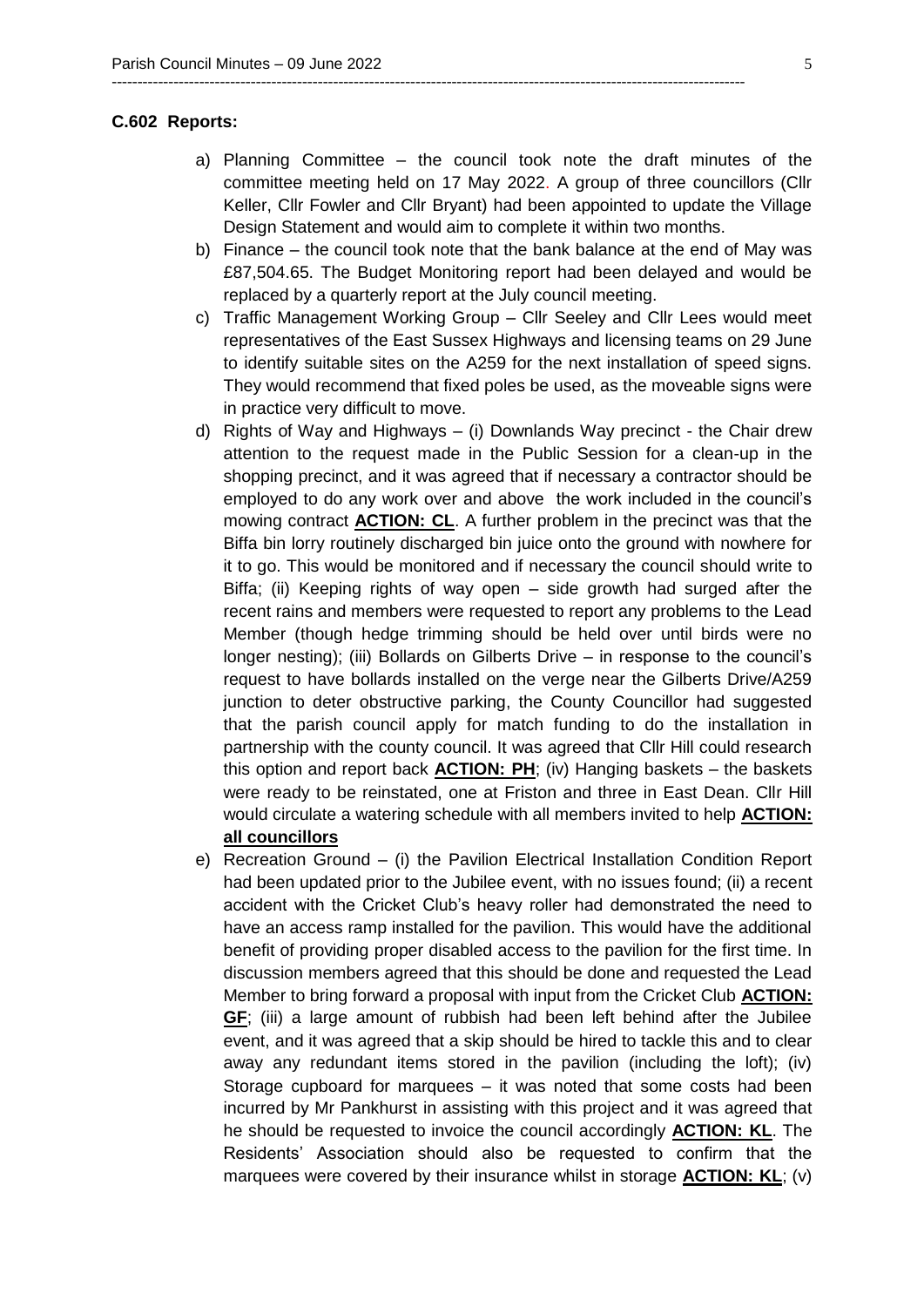Future of the Jubilee beacon – it was agreed a long term plan for the future of the beacon should be discussed at the July meeting **ACTION: KL to add it to the agenda.** 

f) Chair of the Council – the Chair formally recorded his thanks to all councillors and to Debbie Picknell for their hard work over the Jubilee events, under the leadership of Councillor Keller.

---------------------------------------------------------------------------------------------------------------------------

g) Cuckmere Buses – the council took note of the minutes of the AGM held on 13 April 2022; the Finance Report – March 2022; the Managing Director's report; and the minutes of the Stakeholders' Committee meeting  $-13<sup>th</sup>$  April 2022. It was also noted that Stewart Fuller was stepping down from his Finance role with CCB but was still willing to liaise with the company for the parish council, and this was much appreciated.

RESOLVED - That the above reports  $a$ ) – g) be noted and action taken as discussed.

## **C.603 Correspondence**

The council took note of Report 16 on Correspondence received since the May meeting.

RESOLVED - That the Correspondence report be noted

# **C.604 Date of next meeting: - parish council meeting, Thursday 7th July 2022 at 6.30 pm in the Small Hall**

*There being no further business, the meeting closed at 7.54 pm.* 

Signed……………………………… (Chair) Date…………………………………